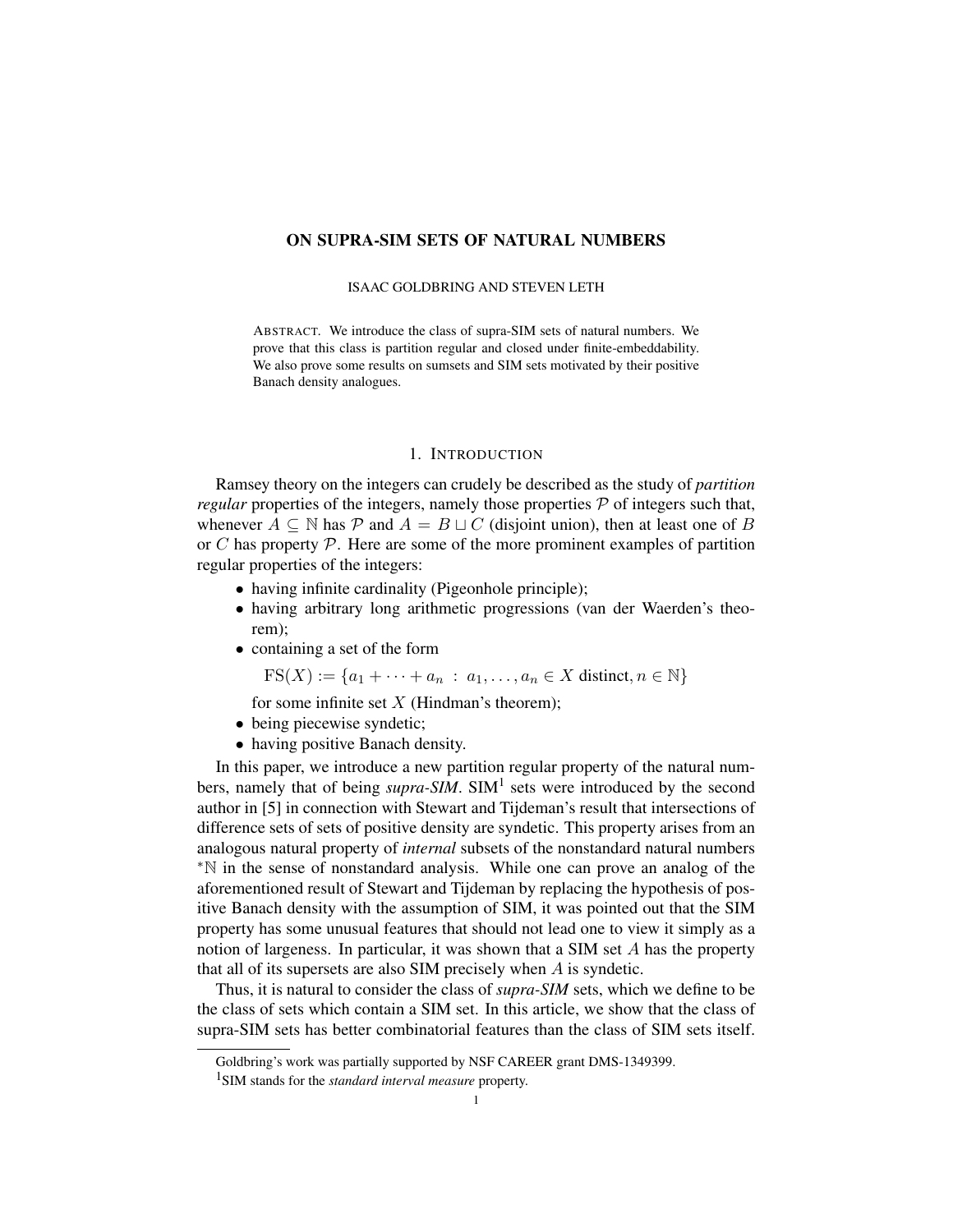In particular, we show that this class is partition regular and is closed under *finiteembeddability*, neither of which are true for the class of SIM sets. We achieve these results by proving a simple nonstandard characterization of being supra-SIM.

In the final section, we continue the theme of proving analogues of results for positive Banach density with (supra-)SIM assumptions by considering results on sumsets. Indeed, we prove the SIM analogue of Jin's sumset theorem ([4]) as well as Nathanson's result from [7], which yielded partial progress on  $Erd\delta s' B + C$ *conjecture* (which was recently solved in [6]).

We assume that the reader is familiar with basic nonstandard analysis as it pertains to combinatorial number theory. Alternatively, one can consult the recent manuscript [2], which also contains a chapter on SIM sets. Nevertheless, we will recall the relevant definitions and facts about SIM sets in the next section.

We thank Mauro Di Nasso for useful conversations regarding this work.

## 2. PRELIMINARIES

Let  $I := [y, z]$  be an infinite, hyperfinite interval. Set  $st_I := st_{[y,z]} : I \to [0,1]$ to be the map  $\text{st}_I(a) := \text{st}(\frac{a-y}{z-y})$ . For  $A \subseteq {}^*N$  internal, we set  $\text{st}_I(A) := \text{st}_I(A \cap$ I). We recall that  $\text{st}_I(A)$  is a closed subset of  $[0, 1]$  and we may thus consider  $\lambda_I(A) := \lambda(\text{st}_I(A))$ , where  $\lambda$  is Lebesgue measure on [0, 1].

We also consider the quantity  $g_A(I) := \frac{d-c}{|I|}$ , where  $[c, d] \subseteq I$  is maximal so that  $[c, d] \cap A = \emptyset$ .

The main idea in what is to follow is the desire to compare the notions of making  $g_A(I)$  small (an internal notion) and making  $\lambda_I(A)$  large (an external notion). There is always a connection in one direction, namely that if  $\lambda_I(A) > 1 - \epsilon$ , then  $g_A(I) < \epsilon$ . We now consider sets where there is also a relationship in the other direction.

Definition 2.1. We say that A has the *interval-measure property* (or *IM property*) on I if for every  $\epsilon > 0$ , there is  $\delta > 0$  such that, for all infinite  $J \subseteq I$  with  $g_A(J) \leq \delta$ , we have  $\lambda_J(A) \geq 1 - \epsilon$ .

If A has the IM property on I, we let  $\delta(A, I, \epsilon)$  denote the supremum of the  $\delta$ 's that witness the conclusion of the definition for the given  $\epsilon$ .

It is clear from the definition that if  $A$  has the IM property on an interval, then it has the IM property on every infinite subinterval. Also note that it is possible that A has the IM property on I for a trivial reason, namely that there is  $\delta > 0$  such that  $g_A(J) > \delta$  for every infinite  $J \subseteq I$ . Let us temporarily say that A has the *nontrivial IM property* on I if this does *not* happen, that is, for every  $\delta > 0$ , there is an infinite interval  $J \subseteq I$  such that  $g_A(J) \leq \delta$ . It will be useful to reformulate this in different terms. In order to do that, we recall an important standard tool that is often employed in the study of sets with the IM property, namely the *Lebesgue density theorem.* Recall that for a measurable set  $E \subseteq [0,1]$ , a point  $r \in E$  is a *(one-sided) point of density of* E if

$$
\lim_{s \to r^+} \frac{\mu(E \cap [r,s])}{s-r} = 1.
$$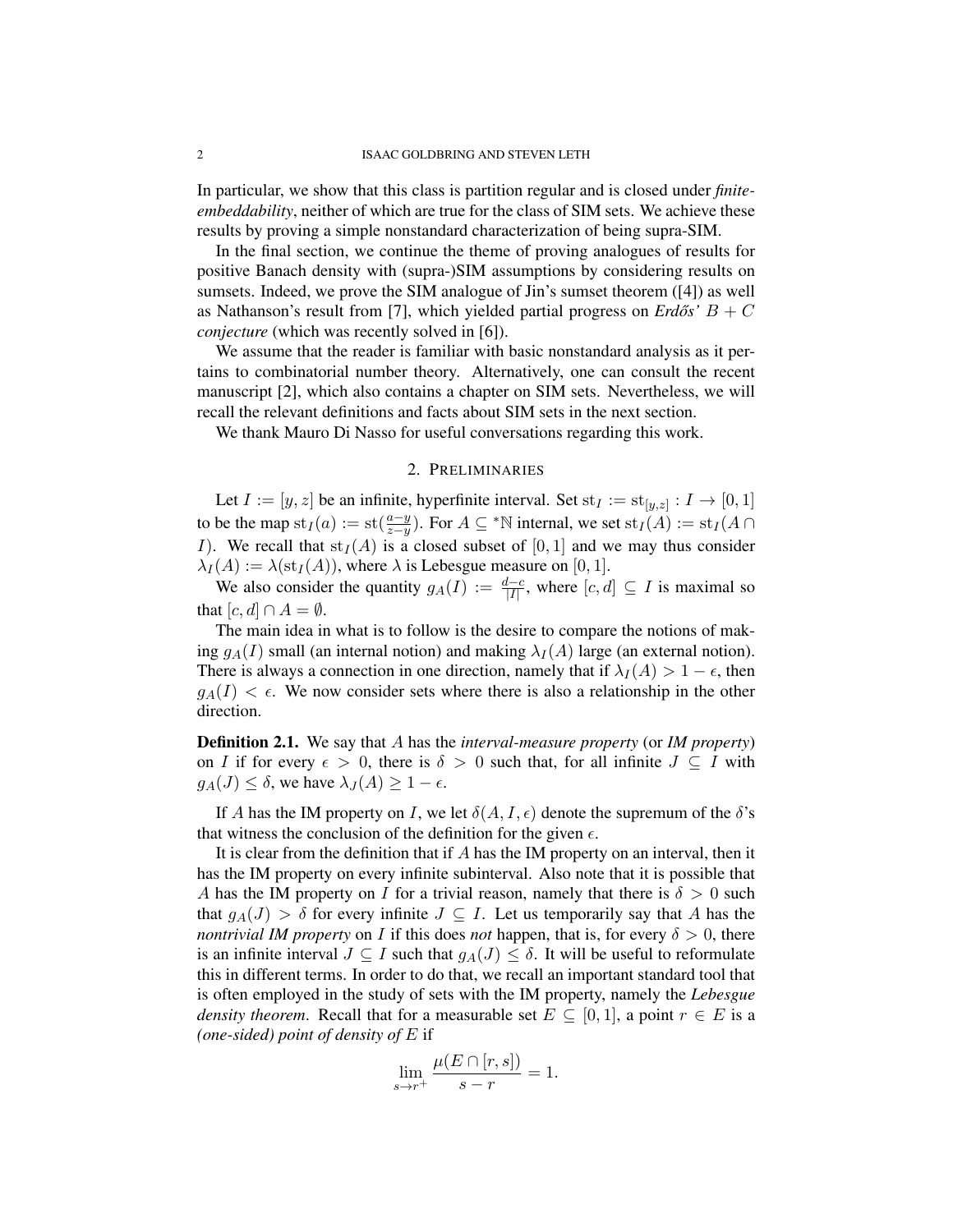The Lebesgue density theorem asserts that almost every point of  $E$  is a density point of E.

Fact 2.2. *Suppose that* A ⊆ <sup>∗</sup>N *is internal and* I *is an infinite, hyperfinite interval such that* A *has the IM property on* I*. Then the following are equivalent:*

- (1) *There is an infinite subinterval* J *of* I *such that* A *has the nontrivial IM property on* J*.*
- (2) *There is an infinite subinterval J of I such that*  $\lambda_J(A) > 0$ *.*

In practice, the latter property in the previous proposition is easier to work with. Consequently, let us say that A has the *enhanced IM property on* I if it has the IM property on I and  $\lambda_I(A) > 0$ .

In the proof of our main partition regularity result, the following *internal* partition regularity theorem will be essential:

Theorem 2.3. *Suppose that* A *has the enhanced IM property on* I*. Further suppose that*  $A \cap I = B_1 \cup \cdots \cup B_n$  *with each*  $B_i$  *internal. Then there is i and infinite*  $J \subseteq I$  *such that*  $B_i$  *has the enhanced IM property on J.* 

*Proof.* We prove the theorem by induction on n. The result is clear for  $n = 1$ . Now suppose that the result is true for  $n - 1$  and suppose  $A \cap I = B_1 \cup \cdots \cup B_n$ with each  $B_i$  internal. If there is an i and infinite  $J \subseteq I$  such that  $B_i \cap J = \emptyset$  and  $\lambda_J(A) > 0$ , then we are done by induction. We may thus assume that whenever  $\lambda_J(A) > 0$ , then each  $B_i \cap J \neq \emptyset$ . We claim that this implies that each of the  $B_i$ have the IM property on I. Since there must be an i such that  $\lambda_I (B_i) > 0$ , for such an i it follows that  $B_i$  has the enhanced IM property on  $I$ .

Fix i and set  $B := B_i$ . Suppose that  $J \subseteq I$  is infinite,  $\epsilon > 0$ , and  $g_B(J) \leq$  $\delta(A, I, \epsilon)$ ; we show that  $\lambda_J(B) \geq 1 - \epsilon$ . Since  $g_A(J) \leq g_B(J) \leq \delta(A, I, \epsilon)$ , we have that  $\lambda_J(A) \geq 1 - \epsilon$ . Suppose that  $[r, s] \subseteq [0, 1] \setminus \text{st}_J(B)$ . Then  $r = \text{st}_J(x)$ and  $s = st_J(y)$  with  $\frac{y-x}{|J|} \approx s-r$  and  $B \cap [x, y] = \emptyset$ . By our standing assumption, this implies that  $\lambda_{[x,y]}(A) = 0$ , whence it follows that  $\lambda_J(A \cap [x,y]) = 0$ . It follows that  $\lambda_J(B) = \lambda_J(A) \geq 1 - \epsilon$ , as desired.

We will need two other facts about SIM sets, both of which are implicit in [5] but are spelled out in more detail in [2]:

**Fact 2.4.** *If* A *is an internal set that has the IM property on I, then there is*  $w \in \mathbb{N}$ and a descending hyperfinite sequence  $I = I_0, I_1, \ldots, I_K$  of hyperfinite subinter*vals of* I *such that:*

- $\bullet$   $|I_K| \leq w;$  $\bullet$   $\frac{|I_{k+1}|}{|I_k|}$  $\frac{|k+1|}{|I_k|} \geq \frac{1}{w}$  for all  $k < K$ ;
- whenever  $I_k$  is infinite, we have  $\lambda_{I_k}(A) > 0$ .

**Fact 2.5.** Suppose that  $A_1, \ldots, A_n$  are internal sets that satisfy the IM prop*erty on*  $I_1, \ldots, I_n$  *respectively. Fix*  $\epsilon > 0$  *such that*  $\epsilon < \frac{1}{n}$ *. Take*  $\delta > 0$  *with*  $\delta < \min_{i=1,...,n} \delta(A_i, I_i, \epsilon)$ . Then there is  $w \in \mathbb{N}$  such that, whenever  $[a_i, a_i + b]$ *satisfies*

$$
[a_i, a_i + b] \subseteq I_i \text{ and } g_{A_i}([a_i, a_i + b]) \leq \delta \text{ for all } i = 1, \ldots, n,
$$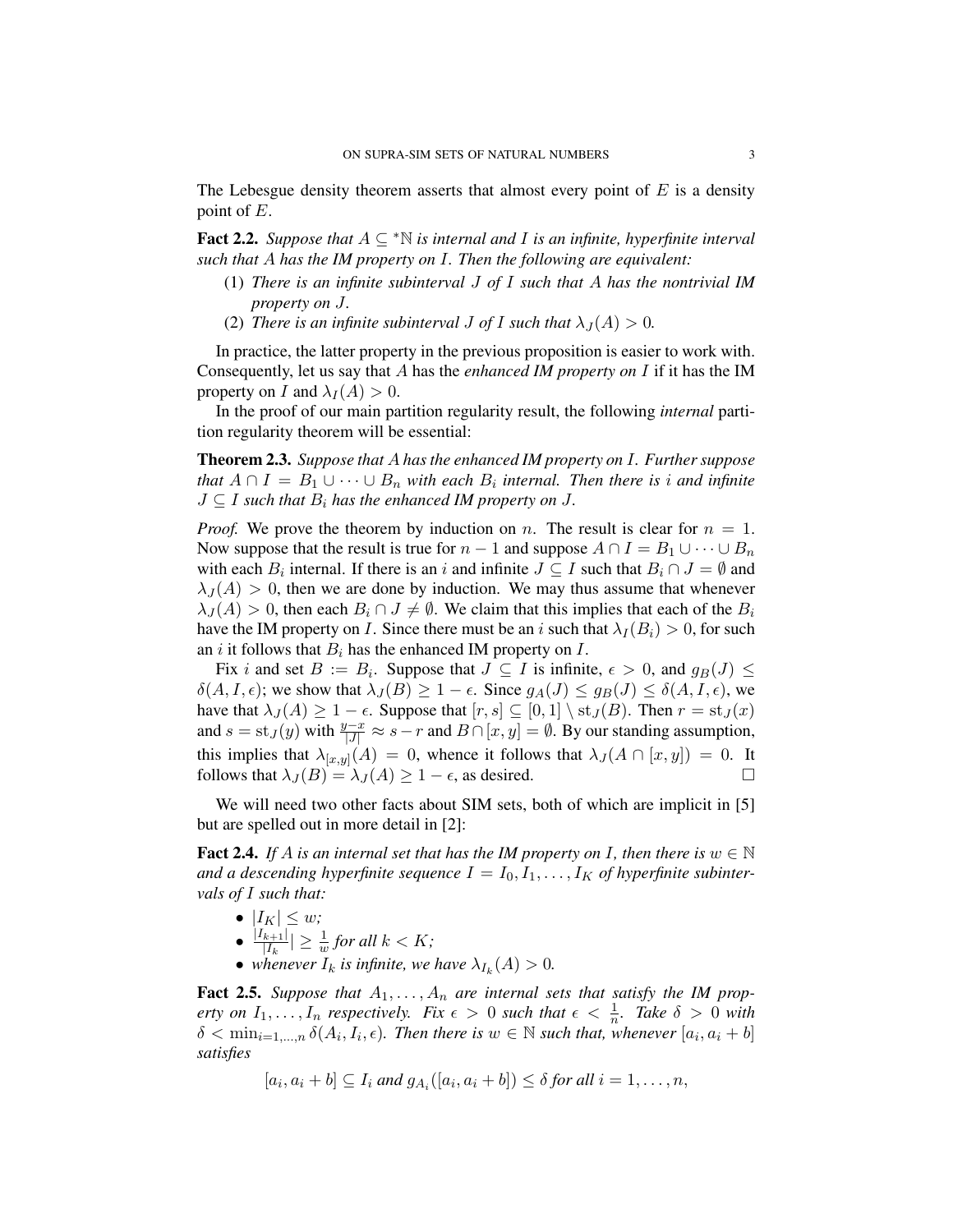*then there is*  $c \in \mathbb{N}$  *such that* 

 $A_i \cap [a_i + c, a_i + c + w] \neq \emptyset$  for all  $i = 1, \ldots, n$ .

We finally recall the definition of SIM sets:

**Definition 2.6.**  $A \subseteq \mathbb{N}$  has the *standard interval-measure property* (or *SIM property*) if:

- <sup>∗</sup>A has the IM property on every infinite hyperfinite interval;
- <sup>∗</sup>A has the enhanced IM property on some infinite hyperfinite interval.

It is possible to give a reformulation of SIM sets in completely standard terms; see [5] for the details.

### 3. SUPRA-SIM SETS AND THEIR PROPERTIES

We begin by noting that the collection of SIM sets is not closed under the operation of taking supersets.

**Example 3.1.** Suppose that  $B$  has the SIM property but is not syndetic. Then as shown in [5], there is  $A \supseteq B$  such that A is not SIM.

This implies that not all piecewise syndetic sets are SIM sets. As we will see below, the property of being a SIM set is also not partition regular. It is thus more interesting to consider the notion of a "supra-SIM" set, defined below.

**Definition 3.2.**  $A ⊆ ℕ$  is *supra-SIM* if there is  $B ⊆ A$  such that B has the SIM property.

Example 3.3 ([5]). Piecewise syndetic sets are supra-SIM.

In [5], SIM sets of Banach density 0 are constructed. This implies that there are supra-SIM sets that do not have positive Banach density, and thus also are not piecewise syndetic.

In order to prove our main results on supra-SIM sets, we use a convenient nonstandard reformulation. The next theorem is the core of the matter:

**Theorem 3.4.** *Suppose that*  $A \subseteq \mathbb{N}$  *is such that*  $^*A$  *has the enhanced IM property on some interval* I*. Then* A *is a supra-SIM set.*

*Proof.* Without loss of generality,  $I \subseteq {}^*\mathbb{N} \setminus \mathbb{N}$ . For each  $\epsilon > 0$ , fix  $\delta(\epsilon) <$  $\min(\delta(A, I, \epsilon), \epsilon, \frac{1}{4})$ . For ease of notation, we set  $\delta_k := \delta(\frac{1}{k})$  $\frac{1}{k}$ ). By underflow, for each  $n, k \in \mathbb{N}$ , there exists  $M_{n,k} \in \mathbb{N}$  such that whenever a subinterval J of I satisfies  $g_{*A}(J) < \delta_k$  and  $l(J) > M_{n,k}$ , then it takes the sum of the lengths of at least *n* gaps of \**A* on *J* to add to  $\frac{l(J)}{k}$ . Since  $\lambda_I(\gamma_A^*A) > 0$ , for each *n* there exists an infinite subinterval J of I such that  $g_{A}(J) < \frac{1}{n}$  $\frac{1}{n}$ .

By transfer, we may inductively define a sequence of pairwise disjoint intervals  $(I_n)$  in N satisfying the following properties:

(i) Writing  $I_n = [a_n, b_n]$ , we have  $a_n > nb_{n-1}$ .

(ii)  $I_n$  has a subinterval of length at least n with  $g_A(J) < \frac{1}{n}$  $\frac{1}{n}$ .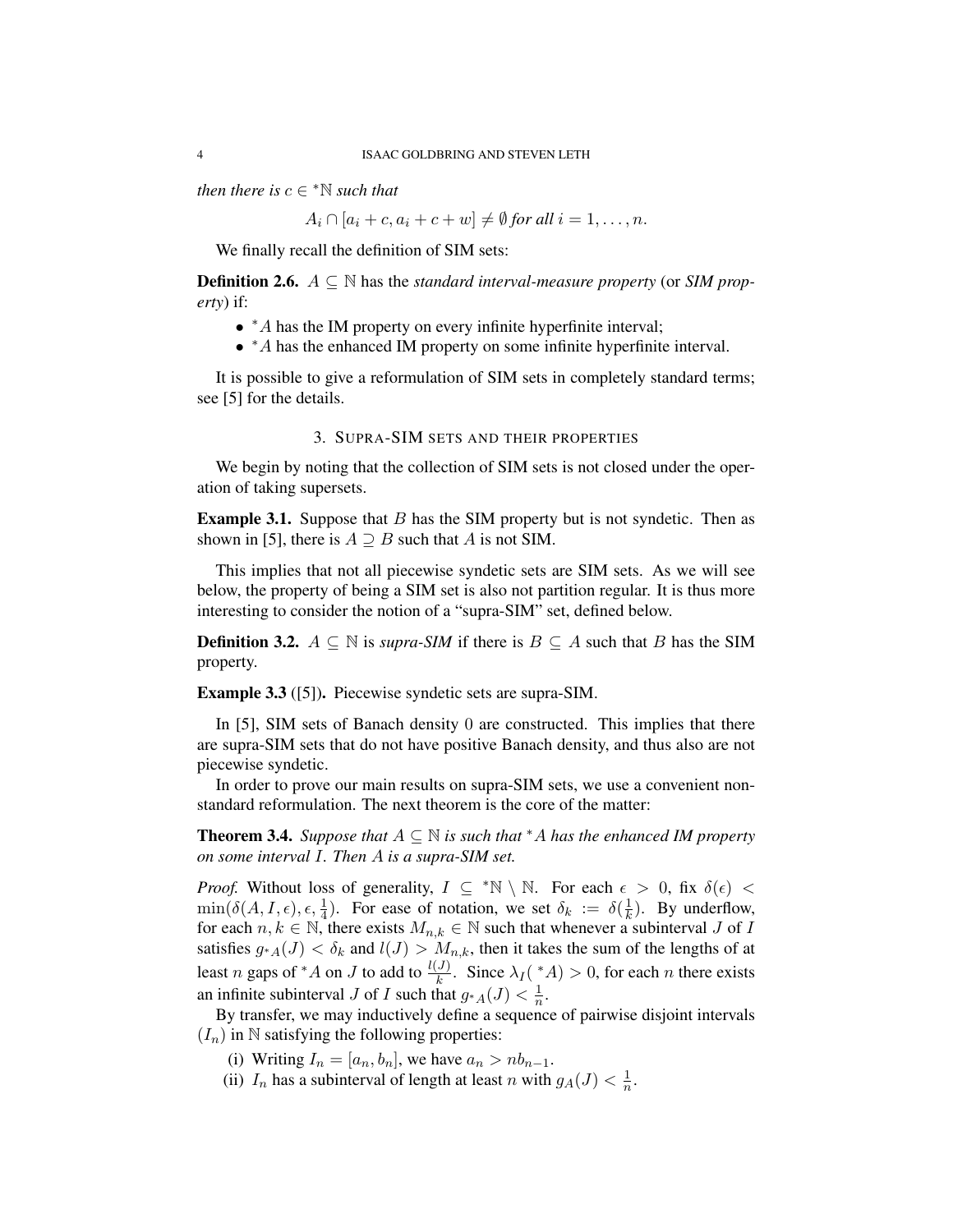(iii) For all  $k \leq n$  and for all  $J \subseteq I_n$ , if  $|J| > M_{n,k}$  and  $g_A(J) < \delta_k$ , then at least *n* gaps of *A* on *J* are required to cover at least  $\frac{l(J)}{k}$ .

Set  $B := \bigcup_n (A \cap I_n)$ . We claim that B has the SIM property.

Let  $I'$  be an infinite hyperfinite interval. We show that  $*B$  has the IM property on I' as witnessed by the function  $\delta'(\epsilon) := \frac{1}{2}\delta_k$ , where  $\frac{1}{k} < \epsilon$ . Fix  $\epsilon > 0$  and consider an infinite subinterval J of I' such that  $g_{*B}(J) \leq \frac{1}{2}$  $rac{1}{2}\delta_k$ .

By condition (i), If  $J$  intersects more than one of the  $I_K$ , with the largest such index being M, then every point in any  $J \cap I_K$  with  $K < M$  is less than  $\frac{1}{M} a_M$ , and so is infinitesimal compared to the length of J (which is at least  $a_M - b_{M-1}$ ). Thus, all these points are mapped to 0 by the st<sub>J</sub> mapping. Next note that  $a_M$  must be within the first  $\delta_k$  portion of J, else  $g *_{B}(J) \geq \delta_k$ . If the right endpoint of J is at most  $b_M$ , we then have that  $l(J \cap I_M) \geq (1-\delta_k)l(J)$ . If J ends after  $I_M$ , then again we see that  $b_M$  must occur in the last  $\delta_k$  portion of J, so  $l(J \cap I_M) \geq (1-2\delta_k)l(J)$ . In either case, we have  $l(J \cap I_M) \geq (1 - 2\delta_k)l(J)$ .

It follows that

$$
g_{*B}(J \cap I_M) \le g_{*B}(J) \cdot \frac{l(J)}{l(J \cap I_M)} \le \frac{\delta_k}{2(1-2\delta_k)} \le \delta_k.
$$

Since  $g_{*B}(J \cap I_M) = g_{*A}(J \cap I_M)$  and it requires M gaps of \*A to add to  $\frac{l(J)}{k}$ , we see that  $\lambda_J({}^*B) \geq 1 - \frac{1}{k} > (1 - \epsilon)$ , as desired.

It remains to show that  $*B$  has the enhanced IM property on some interval. To see that, observe that if  $N > N$ , then  $I_N$  has a subinterval J of size at least N with  $g_{*A}(J) \le \delta_N \approx 0$ ; since  $g_{*B}(J) = g_{*A}(J)$ , we see that \*B has the enhanced IM property on  $J$ .

Here is our promised nonstandard reformulation of supra-SIM sets:

**Corollary 3.5.** A *is supra-SIM if and only if there is*  $B \subseteq A$  *and infinite hyperfinite* I *such that* <sup>∗</sup>B *has the enhanced IM property on* I*.*

*Proof.* If A is supra-SIM, then there is  $B \subseteq A$  that is SIM. By definition of SIM, this  $B$  is as desired. Conversely, if  $B$  and  $I$  are as in the condition, then  $B$  is supra-SIM by the theorem, whence so is  $A$ .

The partition regularity of supra-SIM now follows easily:

Corollary 3.6. *The notion of being a supra-SIM set is partition regular.*

*Proof.* Suppose that A is supra-SIM and  $A = C \sqcup D$ . Take  $B \subseteq A$  SIM. Take infinite I such that  $*B$  has the enhanced IM property on I. Then by Theorem 2.3, we have, without loss of generality, that  $*(\overline{B} \cap C)$  has the enhanced IM property on some infinite subinterval of  $I$ . It follows from the previous corollary that  $C$  is  $\Box$ supra-SIM.

Corollary 3.7. *Every supra-SIM set is contained in an ultrafilter consisting entirely of supra-SIM sets.*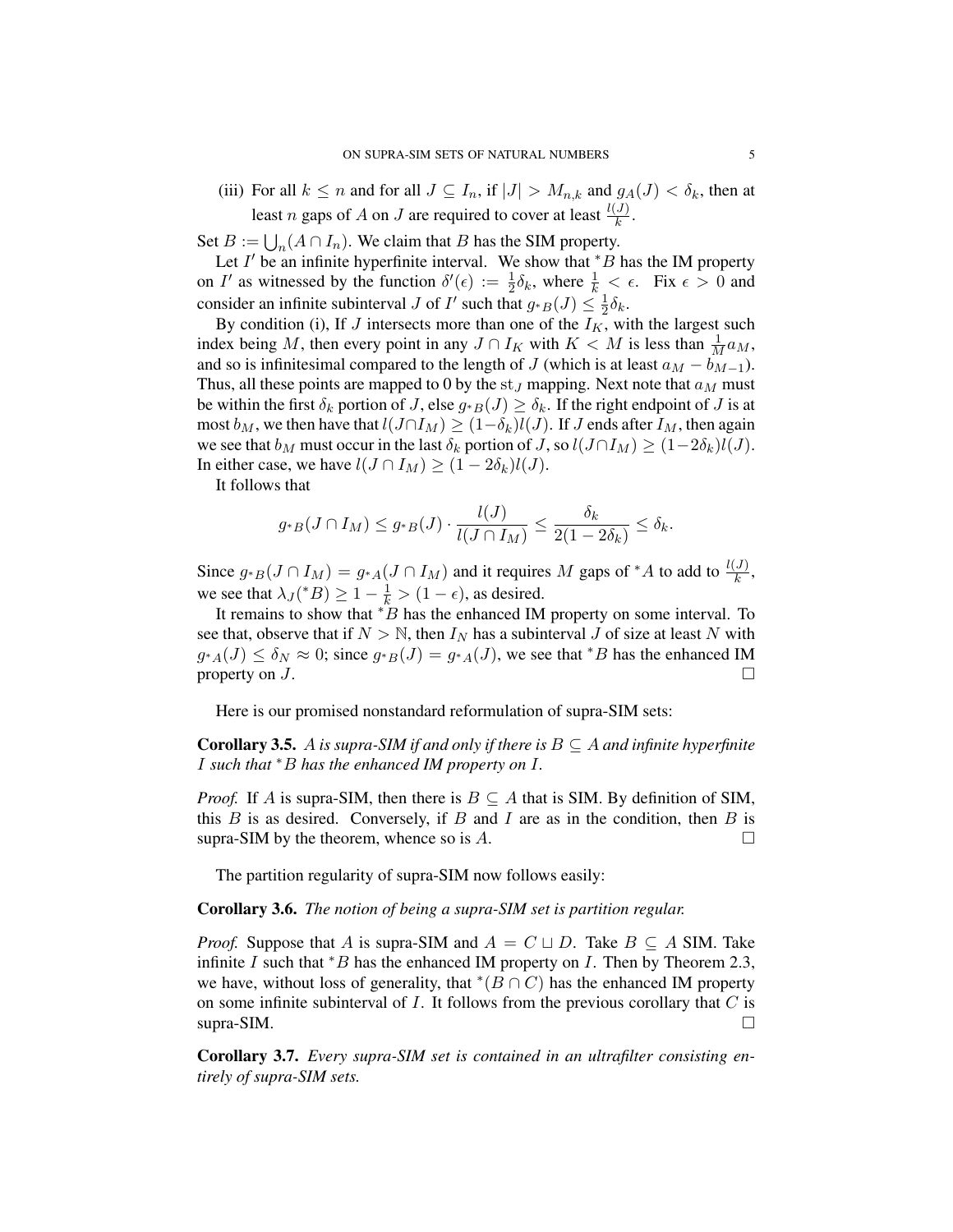Example 3.8. Being SIM is not partition regular. Indeed, consider

$$
A := \{1, 3, 4, 7, 8, 9, 13, 14, 15, 16, \ldots\},\
$$

where A continues to consist of m elements in the set followed by m elements that are not in the set, with m increasing by 1 each time. Then, if k is large (but finite), on any infinite hyperfinite interval  $I$  that consists of  $k$  disjoint intervals that are in \*A and k disjoint intervals that are not in \*A, we have that  $g_{*A}(I)$  and  $g_{*}(\mathbb{N}\setminus A)(I)$ are both roughly equal to  $1/(2k)$ , while  $\lambda_I({^*A})$  and  $\lambda_I({^*N} \setminus A)$  are both  $1/2$ .

The argument in the proof of Theorem 3.4 is robust enough to allow us to adapt it to prove another desirable property of supra-SIM sets that is also possessed by sets of positive Banach density. Recall that A is said to be *finitely-embedded* in B if, given any finite  $F \subseteq A$ , there is  $t \in \mathbb{N}$  such that  $t + F \subseteq B$ . (Equivalently, there is  $t \in {}^{\ast} \mathbb{N}$  such that  $t + A \subseteq {}^{\ast} B$ .) Note that if A is finitely embedded in B and  $BD(A) > 0$ , then  $BD(B) > 0$ .

Theorem 3.9. *Suppose that* A *is finitely embedded in* B *and* A *is supra-SIM. Then* B *is supra-SIM.*

*Proof.* Without loss of generality, we may assume that A is actually SIM. For  $n \in$ N, let  $X_n$  be the set of intervals I in \*N of length at least n such that  $g_{A}(I) \leq \frac{1}{n}$  $\overline{n}$ and  $t + (*A \cap I) \subseteq *B$  for some  $t \in *N$ . Since A is SIM and finitely-embeddable in B, each  $X_n \neq \emptyset$ . Thus, by overflow, there is  $I \in \bigcap_n X_n$ .

As in the proof of Theorem 3.4, we may use transfer to inductively define a sequence of pairwise disjoint intervals  $(I_n)$  in N and a sequence  $(t_n)$  from N satisfying the following properties:

- (i) Writing  $t_n + I_n = [a_n, b_n]$ , we have  $a_n > nb_{n-1}$ .
- (ii)  $I_n$  has a subinterval of length at least n with  $g_A(J) < \frac{1}{n}$  $\frac{1}{n}$ .
- (iii) For all  $k \le n$  and for all  $J \subseteq I_n$ , if  $|J| > M_{n,k}$  and  $g_A(I) < \delta_k$ , then at least *n* gaps of *A* on *J* are required to cover at least  $\frac{l(J)}{k}$ .
- (iv)  $t_n + (A \cap I_n) \subseteq B$ .

Let  $C := \bigcup_n (t_n + (A \cap I_n))$ . As in the proof of Theorem 3.4, C has the SIM property. By (iv),  $C \subseteq B$ , so B is supra-SIM, as desired.

Of course the previous proposition fails for SIM sets for, as mentioned in the introduction, they are almost never even closed under taking supersets.

We end this section by mentioning arguably the most pressing open question concerning supra-SIM sets:

# Question 3.10. *Are sets of positive Banach density supra-SIM?*

Our results from this section yield a *prima facie* simpler criterion for obtaining a positive solution to the previous question. First recall that, for  $A \subseteq \mathbb{N}$ , the *Shnirelmann density* of A is  $\sigma(A) := \inf_{n \geq 1} \frac{|A \cap [1,n]|}{n}$  $\frac{[1,n]|}{n}$ .

**Corollary 3.11.** *Suppose there is*  $\epsilon > 0$  *such that every set*  $A \subseteq \mathbb{N}$  *with*  $\sigma(A) \geq$  $1 - \epsilon$  is supra-SIM. Then every set of positive Banach density is supra-SIM.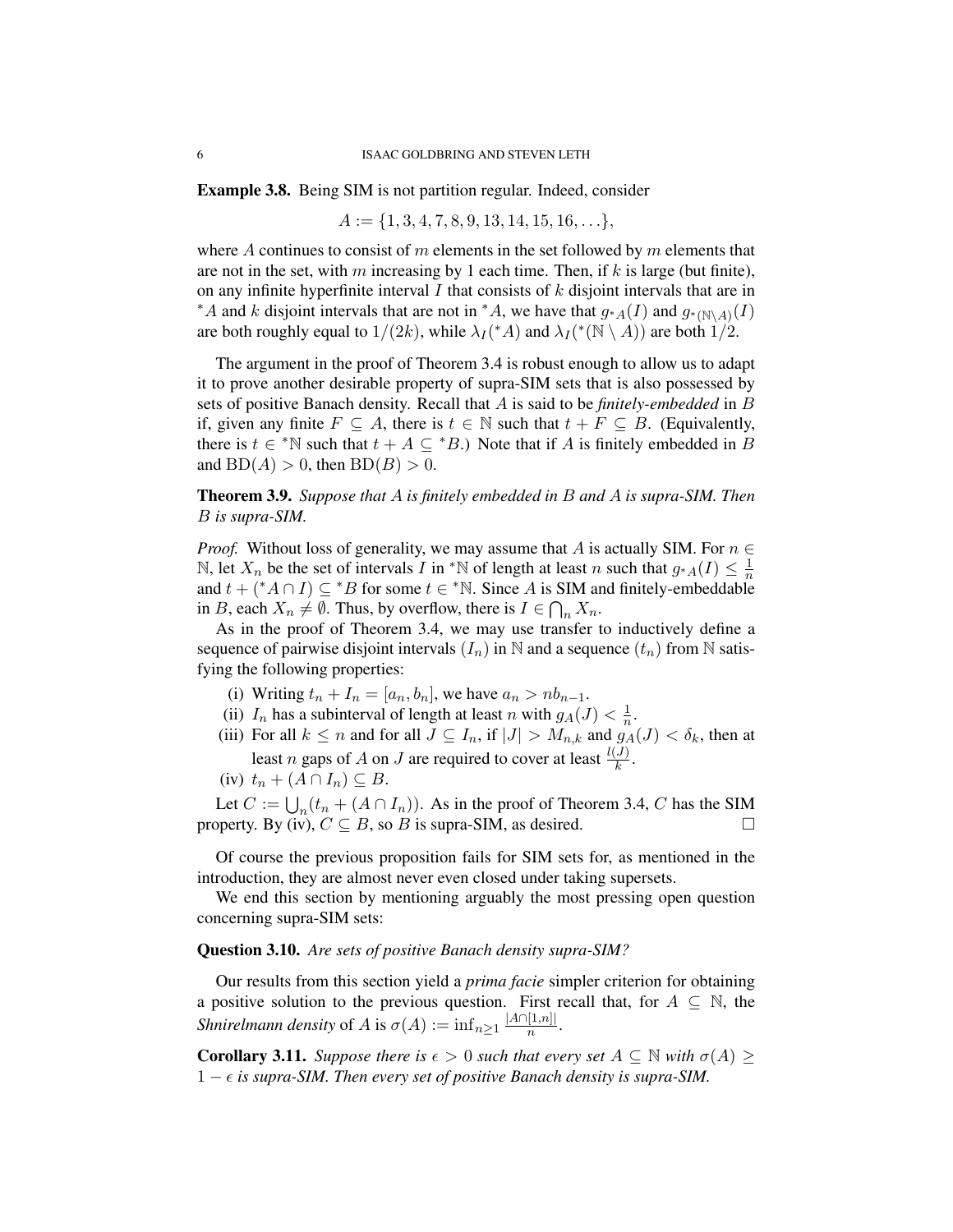*Proof.* Suppose that  $\epsilon$  is as in the hypothesis of the corollary and suppose that  $BD(A) > 0$ . Take a finite  $F \subseteq \mathbb{N}$  such that  $BD(A + F) \geq 1 - \epsilon$ . Take  $B \subseteq \mathbb{N}$ such that B is finitely embedded in A and  $\sigma(B) \ge BD(A + F)$  (see, for example, [2, Corollary 12.12]). By assumption, B is supra-SIM. By Theorem 3.9,  $A + F$  is supra-SIM. By Corollary 3.6,  $A + i$  is supra-SIM for some  $i \in F$ . It remains to observe that being supra-SIM is translation invariant.

## 4. SIMSETS AND SUMSETS

4.1. The sumset phenomenon. One of the first successes of nonstandard methods in combinatorial number theory was the following theorem of Renling Jin:

**Fact 4.1.** Suppose that  $A, B \subseteq \mathbb{N}$  are such that  $BD(A), BD(B) > 0$ . Then  $A + B$ *is piecewise syndetic.*

In this subsection, we prove the analogous result, replacing the positive Banach density assumption with a SIM assumption:

Proposition 4.2. *If* A *and* B *have the SIM property, then* A + B *is piecewise syndetic.*

*Proof.* By Fact 2.4 and the Lebesgue density theorem, we can obtain intervals I and J of the same infinite length such that  $\lambda_I({*}A) = \lambda_J({*}B) = 1$ . Fix  $a \in A \cap I$ and  $b \in B \cap J$ . Let  $w \in \mathbb{N}$  be as in Fact 2.5 for  $A_1 := {}^*A - a$ ,  $A_2 := b - {}^*B$ ,  $I_1 := I - a$ , and  $I_2 := J - b$ . Then for any finite  $m$ ,  $g_{A_1}(I_1 + m) \approx 0$  and  $g_{A_2}(I_2) \approx 0$ . Thus, by the choice of w, there must exist  $c \in \mathbb{N}$  such that

$$
A_1 \cap [m+c, m+c+w] \neq \emptyset \text{ and } A_2 \cap [c, c+w] \neq \emptyset.
$$

If we fix  $x \in A_1 \cap [m+c, m+c+w]$  and  $y \in A_2 \cap [c, c+w]$ , then

$$
x - y \in (A_1 - A_2) \cap [m - w, m + w]
$$
  
= ((\*A - a) - (b - \* B)) \cap [m - w, m + w].

This shows that there is an element of  $^*A + ^*B$  in every interval of the form [a +  $b+m-w, a+b+m+w$ . By overspill, there is an infinite interval starting at  $a+b$ in which there is no gap of  $*A + B$  greater than 2w, completing the proof.

4.2. Towards  $B + C$  for SIMsets. In [3], Erdős made the following conjecture:

**Conjecture 4.3.** Suppose that  $A \subseteq \mathbb{N}$  is such that  $d(A) > 0$ . Then there are infinite sets  $B, C \subseteq \mathbb{N}$  such that  $B + C \subseteq \mathbb{N}$ .

The first progress on this conjecture was due to Nathanson [7]:

**Fact 4.4.** Suppose that  $BD(A) > 0$ . Then for any  $n \in \mathbb{N}$ , there are  $B, C \subseteq \mathbb{N}$ *such that B is infinite,*  $|C| = n$ *, and*  $B + C \subseteq A$ *.* 

Nathanson's result follows immediately from repeated applications of the following fact, which he attributes to Kazhdan in [7]:

**Fact 4.5.** Suppose that  $BD(A) > 0$ . Then there are arbitrarily large  $t \in \mathbb{N}$  such *that*  $BD(A \cap (A - t)) > 0$ .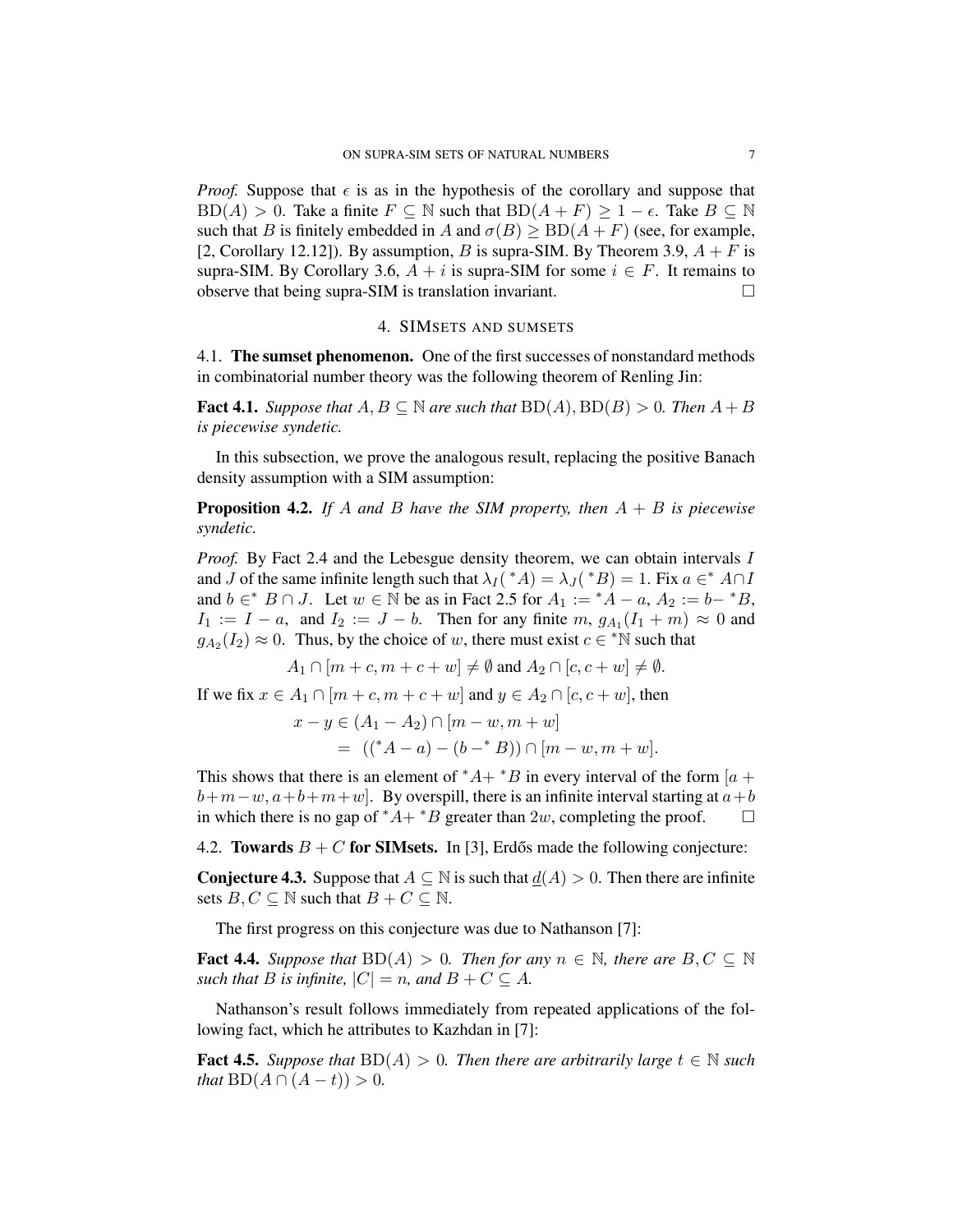We remark in passing that the proof of Kazhdan's lemma appearing in [7] is quite complicated but that it is possible to give a very simple nonstandard proof as in [2].

In this subsection, we prove the supra-SIM version of Nathanson's result. First, we should mention that, building somewhat upon ideas from [1], Moreira, Richter, and Robertson positively settle the Erdős conjecture in  $[6]$ , even weakening the hypothesis to positive Banach density and also proving a version for countable amenable groups.

Here is the Kazhdan lemma for supra-SIM sets:

**Proposition 4.6.** *(Kazhdan Lemma for supra-SIM sets) Suppose that*  $A \subseteq \mathbb{N}$  *is* 

*supra-SIM and set*  $\mathcal{T}_A := \{t \in \mathbb{N} : A \cap (A - t)$  *is supra-SIM*}*. Then*  $\mathcal{T}_A$  *is syndetic.*

*Proof.* Suppose that \*A has the enhanced IM property on the interval I. Let  $w \in \mathbb{N}$ be as in Fact 2.5 for  $A_1 := A_2 := A$  and  $I_1 := I_2 := I$ , for some appropriately small  $\varepsilon$  and corresponding  $\delta$ . We show that  $\mathcal{T}_A$  has no gaps of length larger than w. Towards this end, fix  $t \in \mathbb{N}$  and set

$$
B_t := \bigcup_{k=0}^w \left( \,^*A - (t+k) \right).
$$

**Claim:** If *J* is any subinterval of *I* on which  $\lambda_J$  (\**A*) > 0, then

$$
^*A \cap B_t \cap J \neq \varnothing.
$$

**Proof of the Claim:** By the Lebesgue density theorem, we may choose  $[a_1, b] \subset J$ with sufficiently small gap that we may apply Fact 2.5 with  $a_2 := a_1 + t$ . This allows us to find a c with  $c + w \le b$  such that

$$
*A \cap [a_1 + c, a_1 + c + w] \neq \emptyset
$$
  

$$
A \cap [a_1 + t + c, a_1 + t + c + w] \neq \emptyset.
$$

This is equivalent to:

$$
*A \cap [a_1 + c, a_1 + c + w] \neq \emptyset
$$
  

$$
(*A - t) \cap [a_1 + c, a_1 + c + w] \neq \emptyset.
$$

Let d be an element in \* $A \cap [a_1 + c, a_1 + c + w]$ . That same d must then be in  $B_t$  since it is within w of an element in  $(*A - t)$ , and this completes the proof of the claim.

The claim implies that, for any infinite subinterval  $J$  of  $I$ , we have that

$$
\lambda_J({}^{\ast}A \cap B_t) = \lambda_J({}^{\ast}A),
$$

as J cannot contain any infinite intervals in the complement of  $^*A \cap B_t$  that have positive \*A measure. It follows immediately that \*A ∩  $B_t$  has the enhanced IM property on I. By Theorem 2.3, it follows that for some  $k = 0, ..., w$ , we have that

$$
^*A \cap (^*A - (t + k))
$$